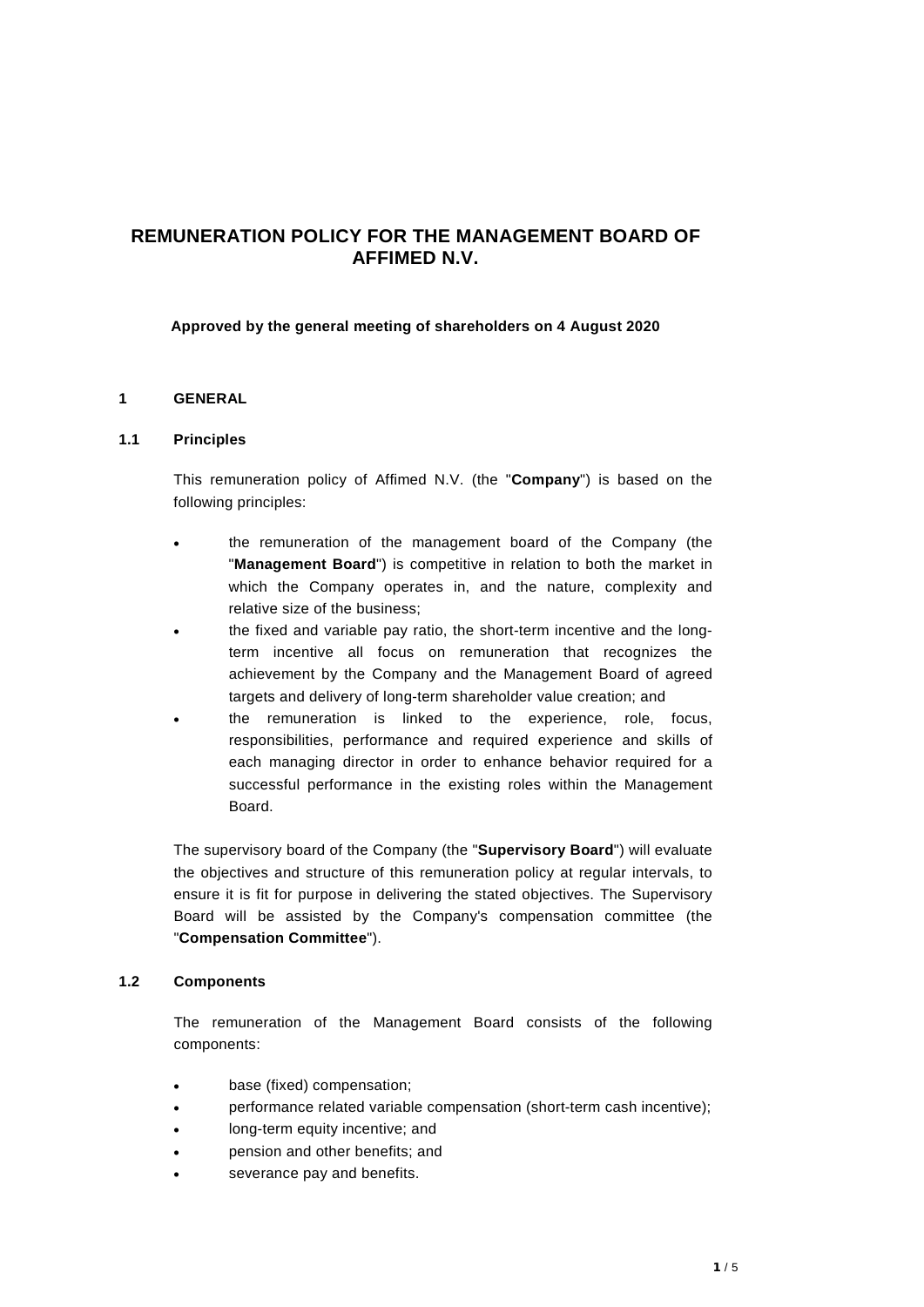# **2 OBJECTIVES REMUNERATION POLICY**

The Company holds the view that its remuneration policy for the Management Board should serve the following objectives:

- reflect the interests of all stakeholders;
- attract and retain managing directors that have the talent and skills to develop and expand the Company's business;
- link rewards to creating shareholder value;
- relate the variable income component to a performance that reinforces the Company's business strategy;
- avoid inappropriate risks; and
- create long-term value and enhance the sustainable development of the Company.

# **3 BASE SALARIES**

The base salaries of the managing directors are based on a function-related salary system and are in line with market developments.

Each year, the Supervisory Board reviews the annual base salaries for managing directors and considers whether to adjust base salary levels.

The Supervisory Board considers the compensation of executives with comparable qualifications, experience and responsibilities at companies in similar businesses of comparable complexity, size and success. The Supervisory Board also considers the historic salary levels of the individual and the nature of the individual's responsibilities.

Managing directors will be reimbursed for their expenses and may be granted an expenditure compensation.

# **4 VARIABLE COMPENSATION (SHORT TERM INCENTIVE)**

## **4.1 Objective**

The objective of this short term variable compensation is to incentivize the Management Board to achieve annual targets and objectives that are related to the short-term focus of the Company.

## **4.2 Targets**

Payment of the variable compensation is dependent on the achievement of annual targets and objectives set by the Supervisory Board based on a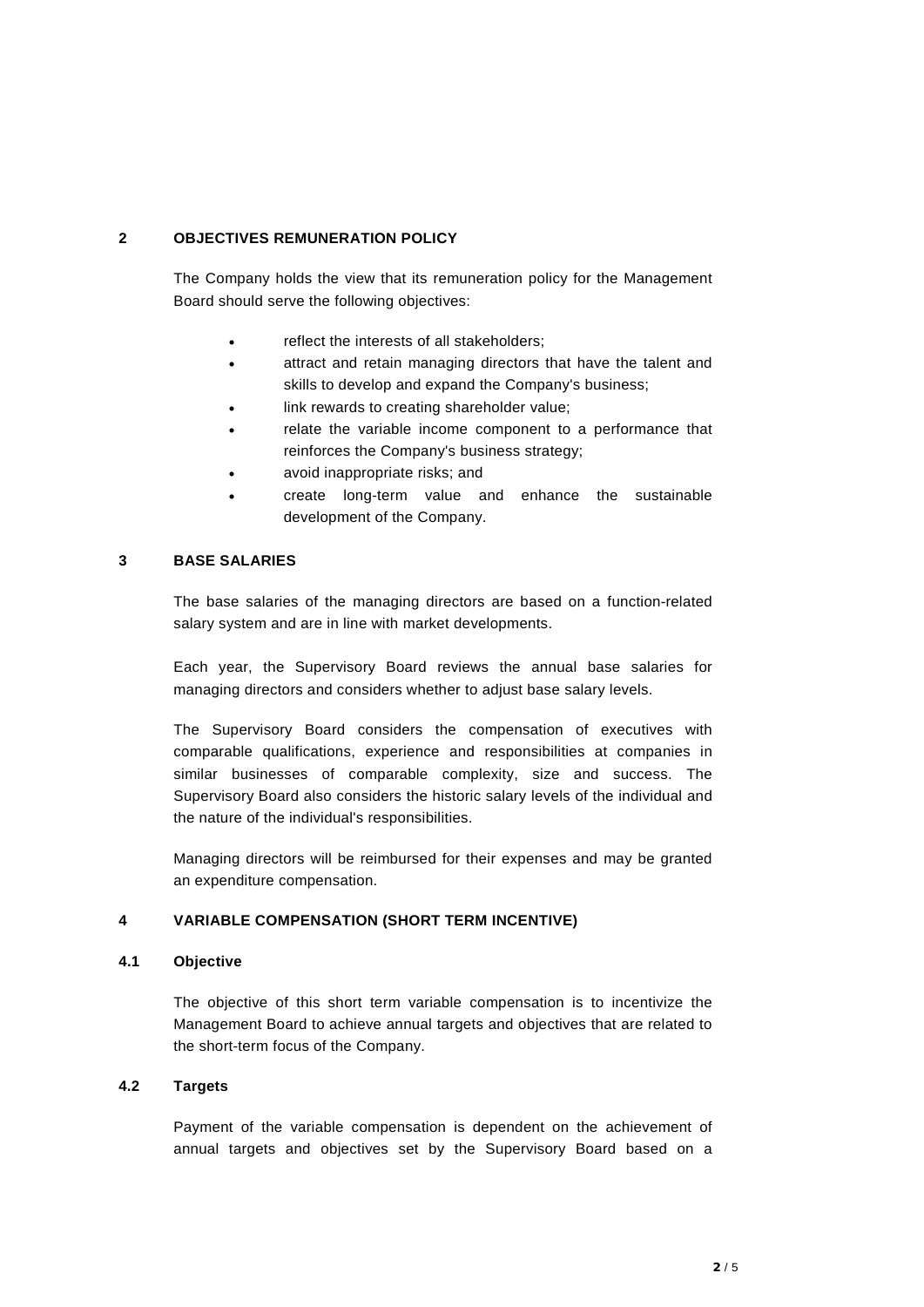proposal of the Compensation Committee. The targets and objectives include strategic, financial and operational performance of the Company.

Further details on the performance targets cannot be disclosed as this regards commercially sensitive information. In addition, such information may qualify as guidance on financial performance, which may lead to the obligation to provide trading updates, where such need would otherwise not exist.

#### **4.3 Size of variable compensation**

The annual cash bonus to be granted to an individual managing director shall not exceed 100% of such managing director's annual gross base salary. The Supervisory Board, on the proposal of the Compensation Committee, will establish a bonus plan for Managing Directors that provides for target bonus levels and other provisions relating to the award and payment of cash bonuses within the framework of this compensation policy.

#### **4.4 Additional bonus payments**

Notwithstanding clause 4.3., above, the Supervisory Board may decide, upon a proposal of the Compensation Committee, to increase the cash bonus payable to an individual managing director for any given year in case of exceptional achievements of that managing director.

## **5 LONG-TERM EQUITY INCENTIVE**

#### **5.1 Objective**

The objective of the long term equity incentives is to provide a retention tool for the managing directors and to align the long term interests of the managing directors and those of the Company and its shareholders.

Furthermore, by granting a long term incentive in the form of equity, the managing directors can participate directly in the growth of the value of the Company to which they contribute.

#### **5.2 Targets**

The amount of equity awarded to the managing directors will be determined by the Supervisory Board based on the proposal of the Compensation Committee, taking into account market levels and Company-specific circumstances with the intent of creating sustainable long-term shareholder returns.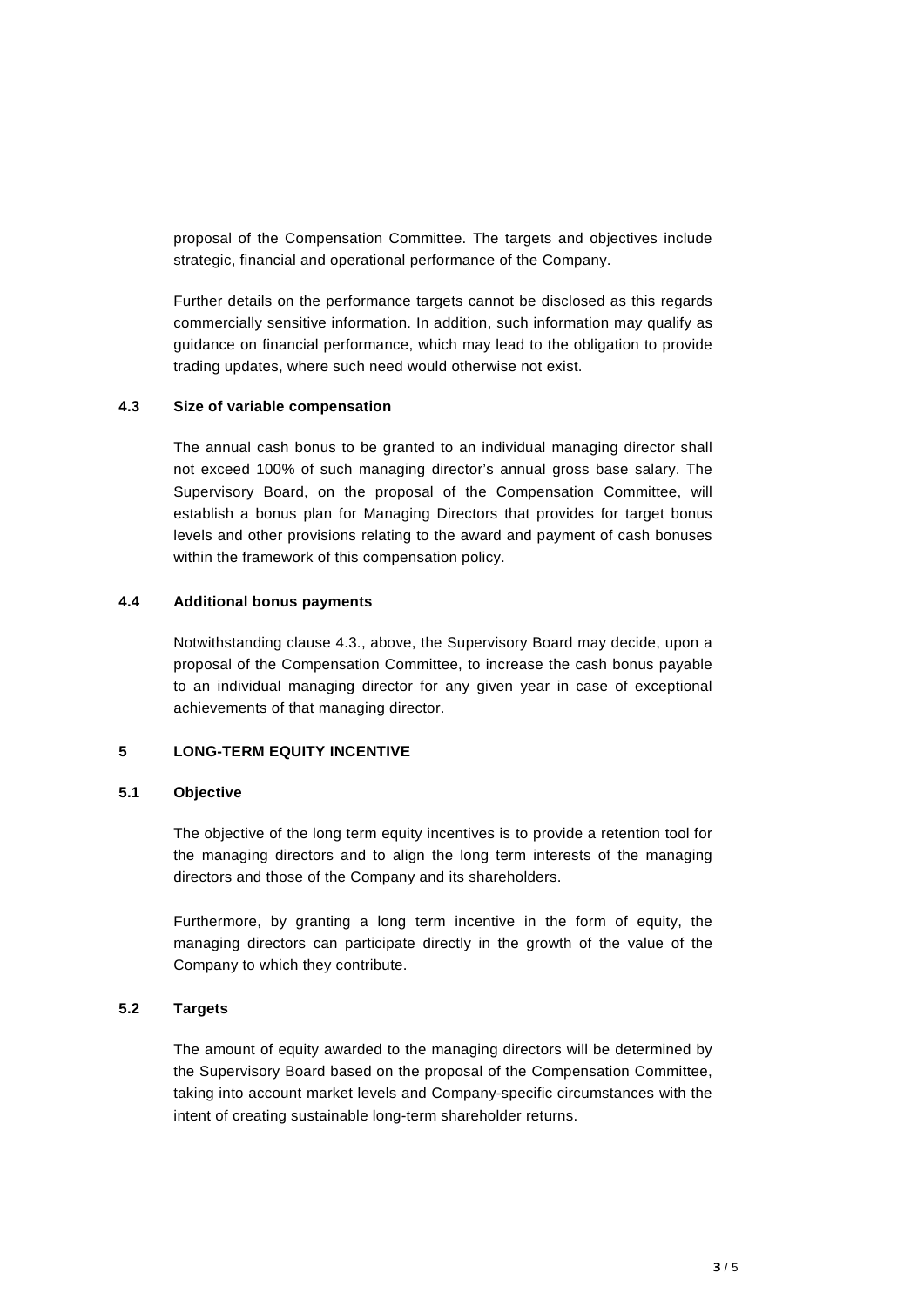## **5.3 Grant of equity awards**

The Supervisory Board, based on a proposal of the Compensation Committee, may grant equity awards within the framework approved by the Company's shareholders in the Company's equity incentive plan.

The shares that may be allocated may be authorized and unissued shares, shares held in treasury or shares purchased on the open market or by private purchase.

The terms of the equity awards will be established in grant agreements that are consistent with the provisions of the stock option plan approved by the general meeting of shareholders.

## **6 ADJUSTMENT**

If one of the variable remuneration components as described above would, in the opinion of the Supervisory Board, produce an unfair result due to extraordinary circumstances occurring during the performance period, the Supervisory Board has the power to adjust the value either downwards or upwards.

The Supervisory Board may also recover from the member of the Management Board any variable remuneration awarded on the basis of incorrect financial or other data.

# **7 REMUNERATION IN THE EVENT OF DISMISSAL**

In the event of a dismissal of a managing director by the Company without urgent cause, the termination of his or her services agreement by a managing director for urgent cause, or the expiration of the contract term without renewal, the Company may pay severance compensation in accordance with the terms of the applicable services agreement. The severance compensation shall be in line with relevant market practices, and shall not exceed 100% of the managing director's annual base salary, increased with the average variable compensation as referred to in Clause 4 (the "**STI Variable Compensation**") over the last full three (3) years, or if the term of office of the managing director is shorter than three (3) years, the average received STI Variable Compensation over the shorter period.

For a dismissal within six months after a change of control over the Company, the severance compensation shall not exceed 200% of the managing director's annual base salary, increased with the STI Variable Compensation over the last full three (3) years, or if the term of office of the managing director is shorter